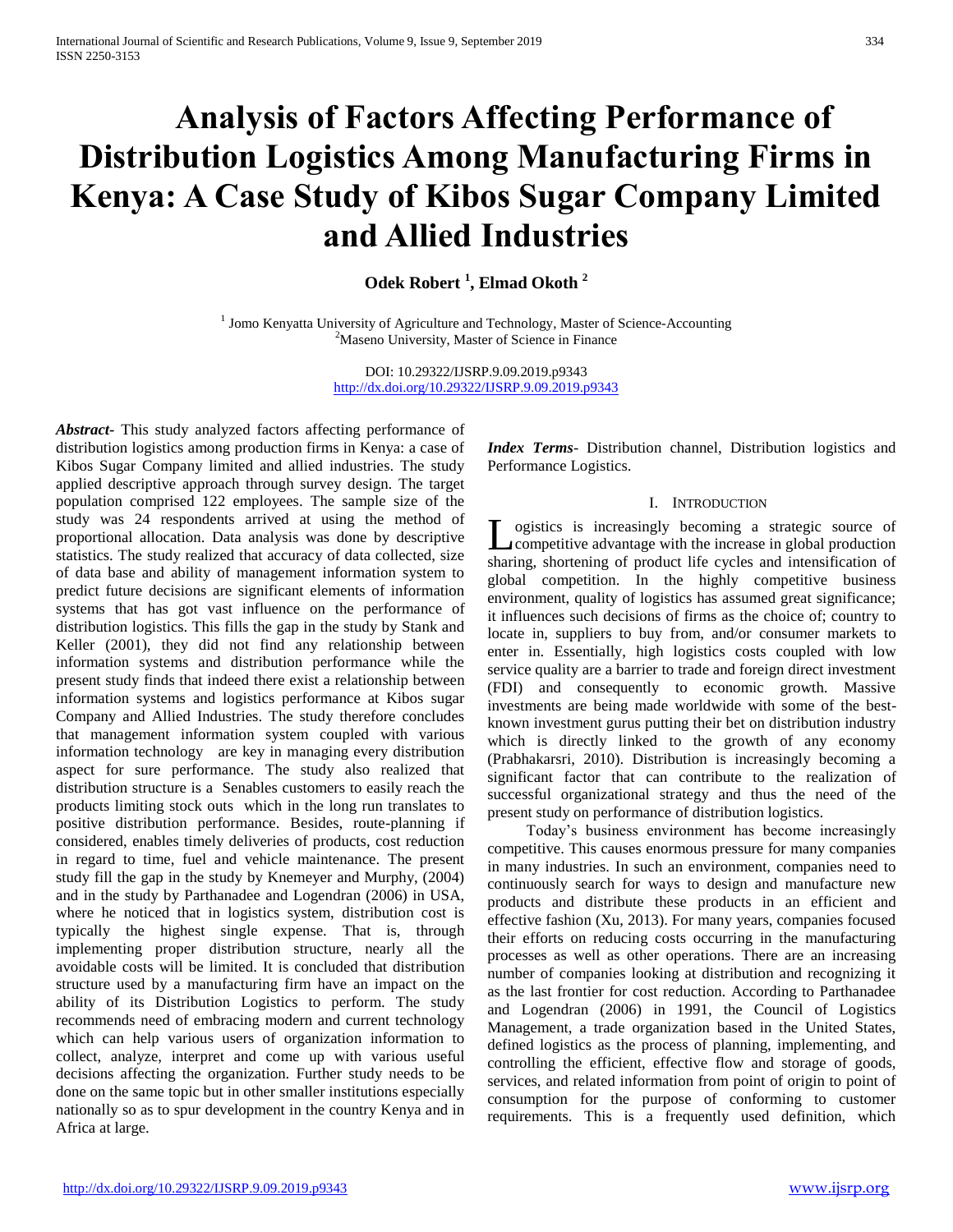originated in the military. The present study adopted this definition.

 In United States logistics costs constitutes about 30% of the cost of the products sold (Eskigun, Uzsoy, Preckel, Beauj, Krishnan and Tew, 2005). In a logistics system, distribution cost is typically the highest single expense, which is usually greater than warehousing cost, inventory cost and order processing cost Parthanadee and Logendran (2006). Distribution has captured management's attention due to rapid wage and freight rate inflation, critical swing of transportation costs and regulation, the high cost of carrying inventory, and oil market uncertainties. From the study by (Eskigun, Uzsoy, Preckel, Beauj, Krishnan and Tew, 2005), and Parthanadee and Logendran (2006), it implies that logistics is major concern as most of the costs incurred in a production system are majorly in logistics. The present study therefore sought to find out if cost is a factor that affect performance of distribution logistics in production firms with specific reference to Kibos Sugar Company and allied industries.

 Since logistics advanced from 1950s, due to the trend of nationalization and Globalization in recent decades, the importance of logistics management has been growing in various areas. For industries, logistics helps to optimize the existing production and distribution processes based on the same resources through management techniques for promoting the efficiency and competitiveness of enterprises (Kahia, 2014). Distribution logistics makes goods and products movable and provides timely and regional efficacy to promote value-added under the least cost principle. Distribution affects the results of SCM activities and, of course, it influences production and sale. In the logistics system, transportation cost could be regarded as a restriction of the objective market. Value of distribution varies with different industries. According to Knemeyer and Murphy, (2004) for those products with small volume, low weight and high value, distribution cost simply occupies a very small part of sale and is less regarded; for those big, heavy and low- valued products, distribution occupies a very big part of sale and affects profits more, and therefore it is more regarded. The demand for products can only be satisfied through the proper and costeffective delivery of goods and services of which the present study sought to establish if there was proper and cost effective delivery of goods and services at Kibos Sugar Company and allied industries.

 Distribution channel consists of a group of individuals or organizations that assist in getting the product to the right place at the right time (Asiamah, Alfred and Solomon, 2013). Distribution plays a vital role, primarily because it ultimately affects the sales turnover and profit margins of the organization. If the product cannot reach its chosen destination at the appropriate time, then it can erode competitive advantage and customer retention. Therefore, distribution logistics is the link between a company and its customers (Skjoett, 2002); it comprises all activities related to the provision of finished products and merchandise to a customer. The products can be delivered directly from the production process or from the trader's stock located close to the production site or, possibly, via additional regional distribution warehouses. Like procurement logistics, distribution logistics is a market-linked logistics system. It links a company's production logistics with the customer's procurement logistics Kahia (2014). In distribution logistics, customer orientation plays a special role because of the close link to the customer. According to (Zheng and Zhang, 2010) distribution logistics is the management activities to pursue customer satisfaction and order fulfillment, connecting the main body of supply and demand, overcoming space and time obstacles to achieve efficient and rapid movement of goods. It also involves conveying of information related to the distribution of physical goods thus making it slightly distinct from physical distribution.

 Performance of distribution logistics can be measured by on time delivery. This determines whether a perfect delivery has taken place or not, it thus measures customer service. Xu (2013) in Stewart (1995) identifies the following as the measures of performance logistics: delivery-to-request rate, delivery-tocommit date, order fill lead-time and goods in transit. Quality and the way the information is exchanged determine performance of distribution logistics to a large extent; possible performance indicators are: number of faultless invoices, flexibility of delivery systems to meet particular customer needs.

 Kibos Sugar Company is manufacturing organization based within the outskirts of Kisumu at Kibos center. Its mission statement is 'to maintain a competitive advantage by economical pricing, improving the production technology and empowerment of our stakeholders through skills, knowledge, inspiration and motivation. By strengthening commitment and partnership so as to achieve and sustain long term growth and wealth creating for all stakeholders while maintaining high health and safety standards. Focusing on differentiation and diversification of products by investing in research, development and innovation. Adapt environmentally friendly production techniques so as to reduce the global warming and embracing corporate governance practices'. Its main objective is to produce high quality refined sugar for the Kenyan market among other sugar products.

# II. STATEMENT OF THE PROBLEM

 Increased market competition, globalization, and the need for quick response and lower inventory levels have created a need for more effective and efficient distribution systems. The ability to obtain relevant data on purchased materials within a transportation network and on outbound goods as they are manufactured, stored or shipped has become a critical aspect of controlling supply chain flow, especially as global sourcing and fulfillment becomes more complex. Most manufacturing firms in Kenya currently are ensuring that customers are able to place orders on phone and via email such that the order processing is done so fast to enable loading and the forthcoming delivery at the customers' door. For instance, Coca-Cola Company-Equator Bottlers, equally a manufacturing firm currently uses ERP an information management system which is able to collect data from various transaction points, relate it to the requirements, generate back the feedback on the instructions given and proceed till the whole transaction process is achieved. This has made them a dynamic and an outstanding performing company.

 This is what is required by the current changes to be embraced by other companies. However, at Kibos sugar company, they still use the SERA system, an application which does not have the capability to post and put appropriately every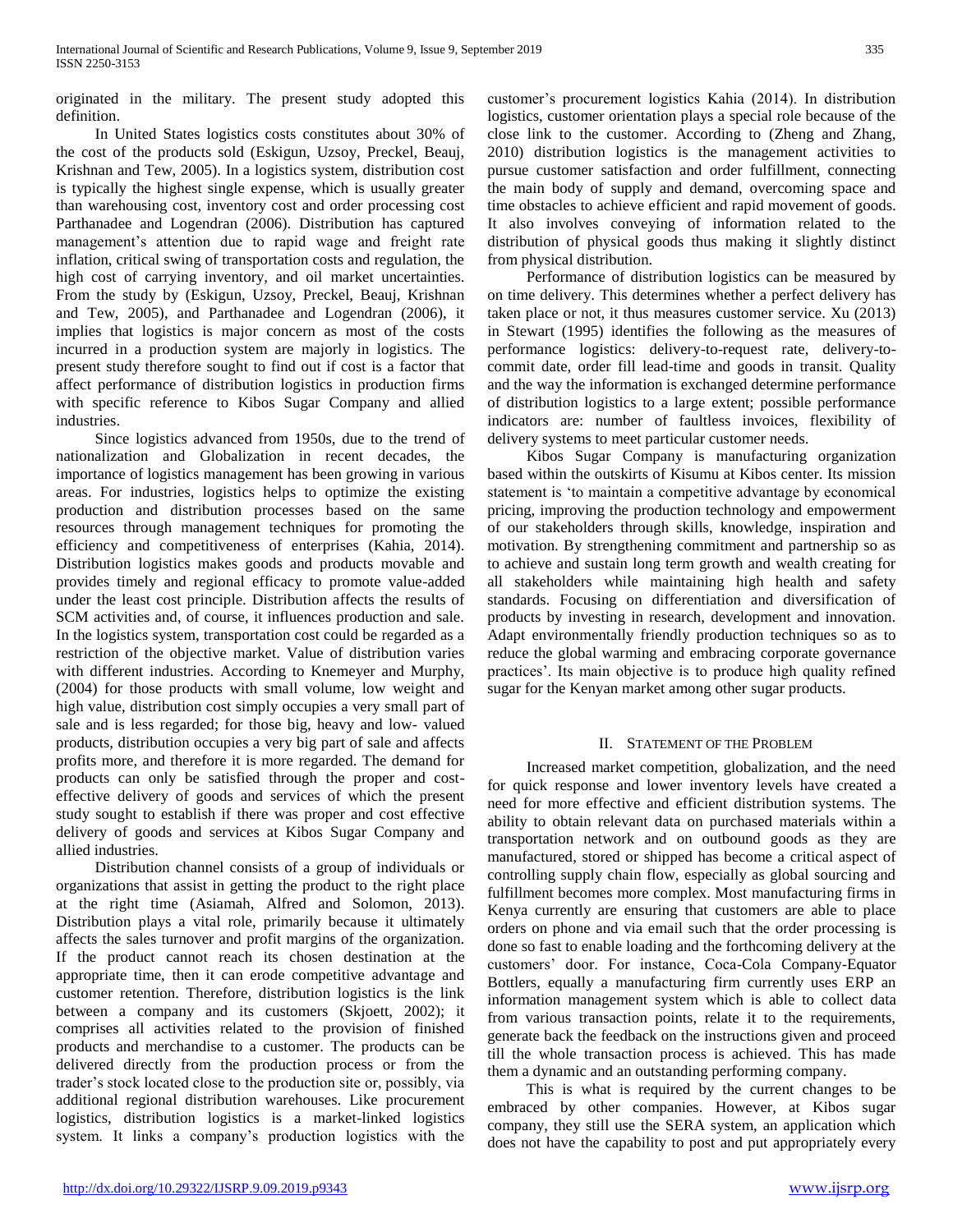detail needed in the distribution process from production to delivery point. This is one of the major factors that pose a great challenge to their distribution process and performance since they are not able to respond to customer enquiries' in time, they are not able to communicate between departments effectively such that credit control section cannot easily know the levels of stock from production department instantly unless a physical verification from the manual bin cards is done. This implies that if a customer places an order, the invoicing department cannot proceed instantly implying time wastage which will spread to the customers. Besides, modern companies have networked their systems such that they are capable of accessing their bank accounts and instantly detecting payments that have been made by their customers in regard to their fresh orders. However, at Kibos Sugar Company and Allied industries, the customers still have to deliver the payment slips physically. That is, after depositing the cash, they have to find a way of the deposit slips reaching the credit controller. The time involved in doing all these equally spread to the whole distribution process. The present study therefore intended to establish how lack of modern information systems translates to poor distribution performance at Kibos Sugar Company and Allied Industries.

 Distribution structure implies availability of regional deports, route planning, and mode of transport used. When there are regional deports, distribution would have been brought close to the customers as they are able to access the products easily and dispose them out. Equally, whenever routes are planned well, it will mean trucks will be utilized to capacity, costs will be saved in terms of time and fuel and company image will also be enhanced as deliveries will be done efficiently. Furthermore, the mode of transport used plays a great role. That is, depending on the customers' location, the company identifies the mode of transport to use. Kibos Sugar Company and Allied Industries lack enough regional depots within the market that they serve. This has in fact been one of their major challenge which has affected their distribution system as the customers must wait until the truck comes all the way from the main plant. In addition, they have-not clearly mapped their network of clients that they serve so as to enable them to understand which markets to concentrate in and how to reactivate other dead markets. This therefore has negatively impacted on their logistics system which the present study sought to find out.

#### III. OBJECTIVES OF THE STUDY

 The study's main objective was to analyze factors affecting performance of distribution logistics in Kibos Sugar and Allied Industries Limited, Kenya. The study was guided by the following specific objectives:

- 1. To determine the effects of information systems on performance of distribution logistics in Kibos Sugar and Allied Industries Limited, Kenya
- 2. To establish the effects of distribution structure on performance of distribution in Kibos Sugar and Allied Industries Limited, Kenya

#### IV. CONCEPTUAL FRAME WORK

 A conceptual framework is "the abstract, logical structure of meaning that guides the development of the study and enables the researcher to link the findings to the existing body of knowledge" (Burns & Grove 2005:37). It is an image or symbolic representation of an idea.



**Figure 1: Conceptual framework**

#### V. THEORETICAL LITERATURE REVIEW

 Theories are important in predicting, explaining and mastering phenomenon (behavior of systems, events, activities of employees and time). Generalizations about observations are made in theories (Matalanga, 2014). A theoretical framework explains the existence of the problem under study. It mainly guides how the research will be conducted. It is important to the researcher because it provides a general framework of the study. The current study was guided by the game theory.

# VI. GAME THEORY

Game theory is the formal study of decision-making where several players must make choices that potentially affect the interests of the other players; it is official study of conflict and cooperation (Xu, Pan & Ballot, 2013). Game theoretic concepts apply whenever the actions of several agents are interdependent (Dai & Chen, 2012). These agents may be individuals, groups, firms, or any combination of these. The concepts of game theory provide a language to formulate structure, analyze, and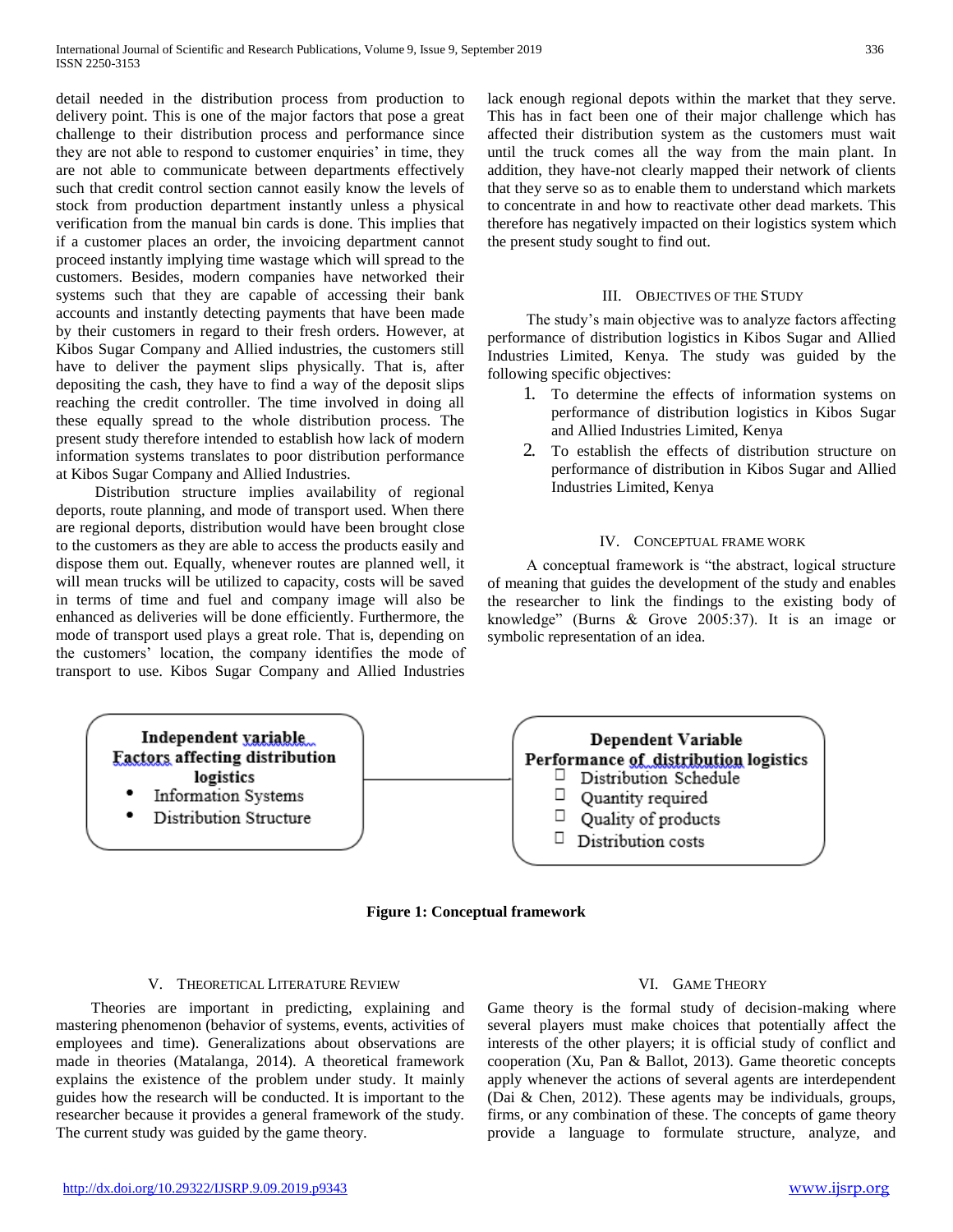understand strategic scenarios (Dai &Chen, 2012). According to (Xu, et al., 2013) the game theory is divided into two main approaches: the non-cooperative and the cooperative game theory. The cooperative game theory can be applied to the case where players can achieve more benefit by cooperating than staying alone (Xu, et al., 2013). The gain sharing issue was intensively investigated in the cooperative game theory; therefore we adopted cooperative game theoretic approaches in constructing the hypothesis on transport management and firm performance. Today cooperation is becoming more and more crucial to improve the global performance of logistics (Drechsel & Kimms, 2010). As the complement of traditional vertical cooperation, a new cooperation model, the horizontal cooperation was proven efficient to reduce global cost and improve service rate in logistics (Drechsel & Kimms, 2010).

 In game theory, horizontal cooperation in logistics was proved efficient to reduce global cost and improve the performance level (Cruijssen, Cools, &Dullaert, 2007; Pan, Ballot, Fontane &Hakimi, 2012). However, despite these advantages, horizontal cooperation is not considerably employed in logistics (Muir, 2010). One main obstacle in the implementation of horizontal cooperation is the absence of an appropriate cooperation decision making model (Xu, etal., 2013). In regard to the present study, the game theory is applicable in that, Kibos Sugar Company and Allied Industries can decide to work hand in hand with their distributors. That is, they can outsource transportation services from their own distributors. Besides, they can also decide to empower one major distributor who can in most cases act as their point of sale so that at all times, the market is serviced and goods are at the reach of the customers.

## VII. SUMMARY OF GAPS

 In the study by Parthanadee and Logendran (2006) in USA, they noticed that in logistics system, distribution cost is typically the highest single expense, which is usually greater than warehousing cost, inventory cost and which implies that logistics is major concern as most of the costs incurred in a production system are majorly in logistics. The present study therefore sought to find out if cost was a factor that affect performance of distribution logistics in production firms with specific reference to Kibos Sugar Company while relating it to distribution structures. According to Knemeyer and Murphy, (2004) for those

products with small volume, low weight and high value, distribution cost simply occupies a very small part of sale and is less regarded; for those big, heavy and low- valued products, distribution occupies a very big part of sale and affects profits more, and therefore it is more regarded. The demand for products can only be satisfied through the proper and cost-effective delivery of goods and services of which the present study sought to establish, that is, if there was proper and cost effective mode of delivery of goods and services to clients of Kibos Sugar Company.

 The performance of any distribution company is strongly dependent on application of proper information systems and applying proper distribution structure. Kibos sugar should not be an exception to applying the latter. However, according to Stank and Keller (2001) in their study, they did not find any relationship between information systems and distribution performance which the present study sought to find out at Kibos sugar Company and Allied Industries. Kahia (2014) on his study on factors affecting performance of distribution logistics in Bata shoe Company in Kenya, he noted that availability of regional depots refers to whether a manufacturing firm has set up depots in various regions so as to bring distribution near the customers. However, the findings of Kahia (2014) were specifically in regard to the Bata shoe company which may not necessarily apply to the present study which was based in a different sugar manufacturing industry.

# VIII. RESEARCH METHODOLOGY

 This study was descriptive thus applied survey study design. The study was based at Kibos Sugar and Allied Industries Limited in Kisumu County. The target population of this study comprised of 7 retail and distribution managers, 54 store managers, 12 distribution center supervisors, 15 clerks, 11 distributors and 23 marketing executives, thus a target population of 122 employees with the sample size being 24. The 20% was out of 120 and not 122 since the remaining 2 was used to pilot test the study. Although the selected strata in the study may have had individual differences, they had greater similarities in terms of behavioral determinants. This therefore formed the criteria for sampling the actual respondents to be approached so that out of the stratified, 24 were picked instead of the other as explained by the rule of proportional allocation, (Kothari, 2008).

| <b>Strata</b>                                    | <b>Target population</b> | $ 20\%$ of the strata Samples size |    |
|--------------------------------------------------|--------------------------|------------------------------------|----|
|                                                  |                          |                                    |    |
| A- Distribution stores & retail Managers B-Sales | 60                       | 12                                 | 12 |
| representatives, distributors & clerks           | 60                       | 12                                 | 12 |
|                                                  |                          |                                    |    |
| Total                                            | 120                      | 24                                 | 24 |

**Table 1: Sample size**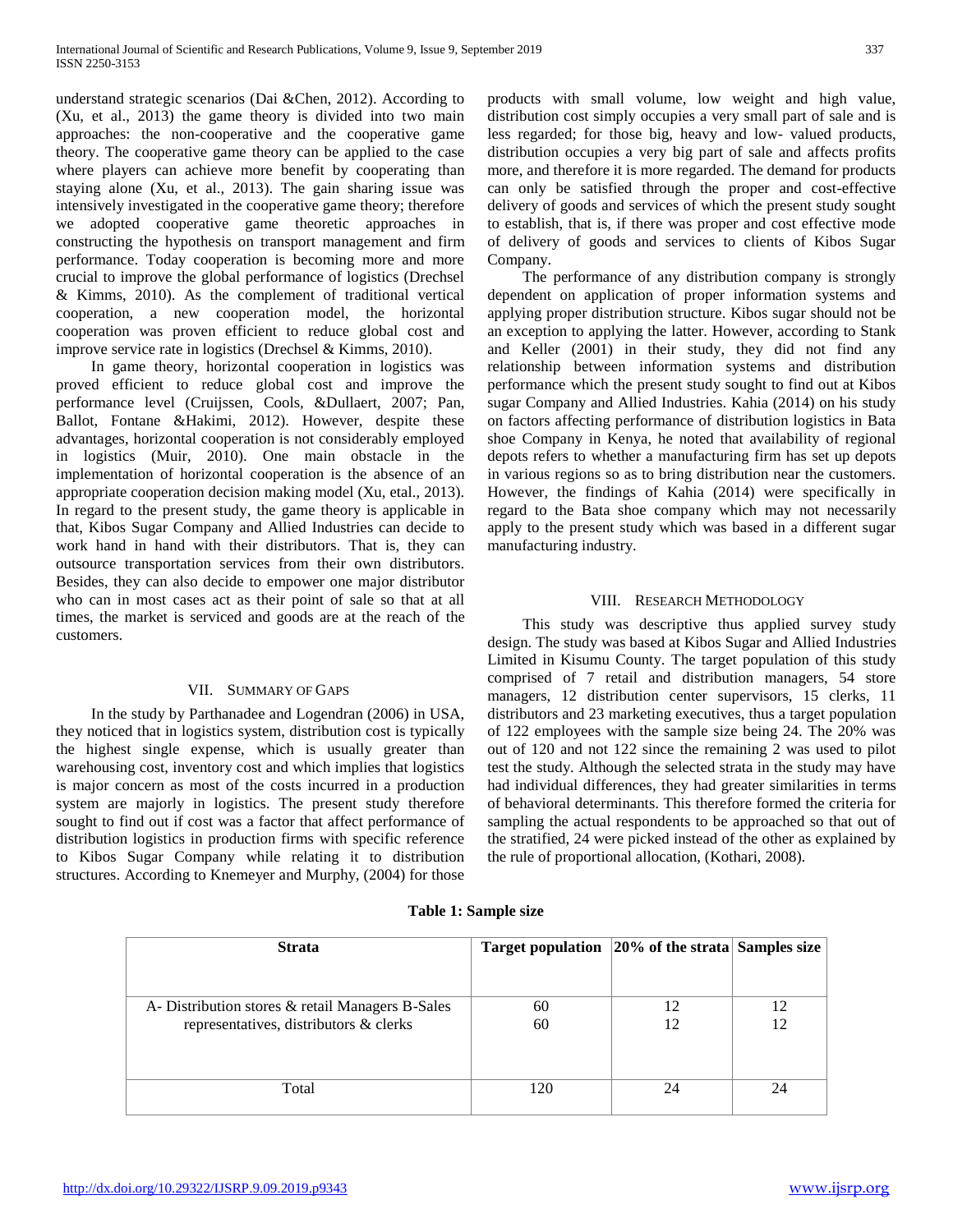The data collection components of the current research included physical collection of data by use of various data collection instruments. The researcher used questionnaire to collect primary data. This study used descriptive statistics to analyze quantitative data. Descriptive statistics involves the collection, organization and analysis of all data relating to some population or sample under study.

## **Results and Discussions**

The research data were analyzed according to the objectives of the study and findings presented in the form of figures and tables.

## **Study findings**

Information systems related factors that influence the performance of distribution In Table 2, 16.7% of the respondents strongly agreed that accuracy of information influence performance distribution, 70.8% of the respondents agreed with the same opinion, 8.3% were neutral while the remaining 4.2% disagreed. It is therefore true to conclude that information accuracy is one element of information systems that has got influence on the performance of distribution logistics at Kibos sugar company since majority of the respondents( 87%) supported the idea. The latter findings is affirmed by the study done on Global complexities challenge and how IT managers handle distribution by Cooper (2006) where he recognized that such tools of information system as cell phone and internet services, radio, and a wide range of digital devices and related tools, including cameras, GIS, a wide range of hand-held computing devices if appropriately used, has a potential of raising efficiency in the following distribution activities: record keeping, monitoring field agent activities, procurement operations, credit and payment tasks, input distribution, measuring productivity, and forecasting.

#### **Table 2: Accuracy of information influence performance of distribution**

|                       | Frequency | Percent |  |
|-----------------------|-----------|---------|--|
| <b>Strongly Agree</b> |           | 16.7    |  |
| Agree                 | 17        | 70.8    |  |
| Neutral               |           | 8.3     |  |
| Disagree              |           | 4.2     |  |
| Total                 | 24        | 100.0   |  |

In table 3, size of data base is considered; 4.2% strongly agree that the size of data base that a company keeps has got influence on its distribution performance, 62.5% agreed with this opinion, 20.8% were neutral while the remaining 12.5% disagreed. The study thus reveals that size of data base influences distribution performance at Kibos Sugar Company since majority of the respondents agreed with the same idea (67%).

#### **Table 3: Size of data base influences distribution performance**

|                       | Frequency | <b>Valid Percent</b> |  |
|-----------------------|-----------|----------------------|--|
| <b>Strongly Agree</b> |           | 4.2                  |  |
| Agree                 | 15        | 62.5                 |  |
| Neutral               | 5         | 20.8                 |  |
| Disagree              | 3         | 12.5                 |  |
| Total                 | 24        | 100.0                |  |

 In figure 2, 16.7% of the respondents strongly agreed that satisfaction is an information factor affecting distribution, 58.3% agreed with the same opinion, 16.7% were neutral and the remaining 8.3% disagreed. At Kibos Sugar Company, from the responses gathered, it was realized that if there information system is not trusted it gives no confidence to the users and thus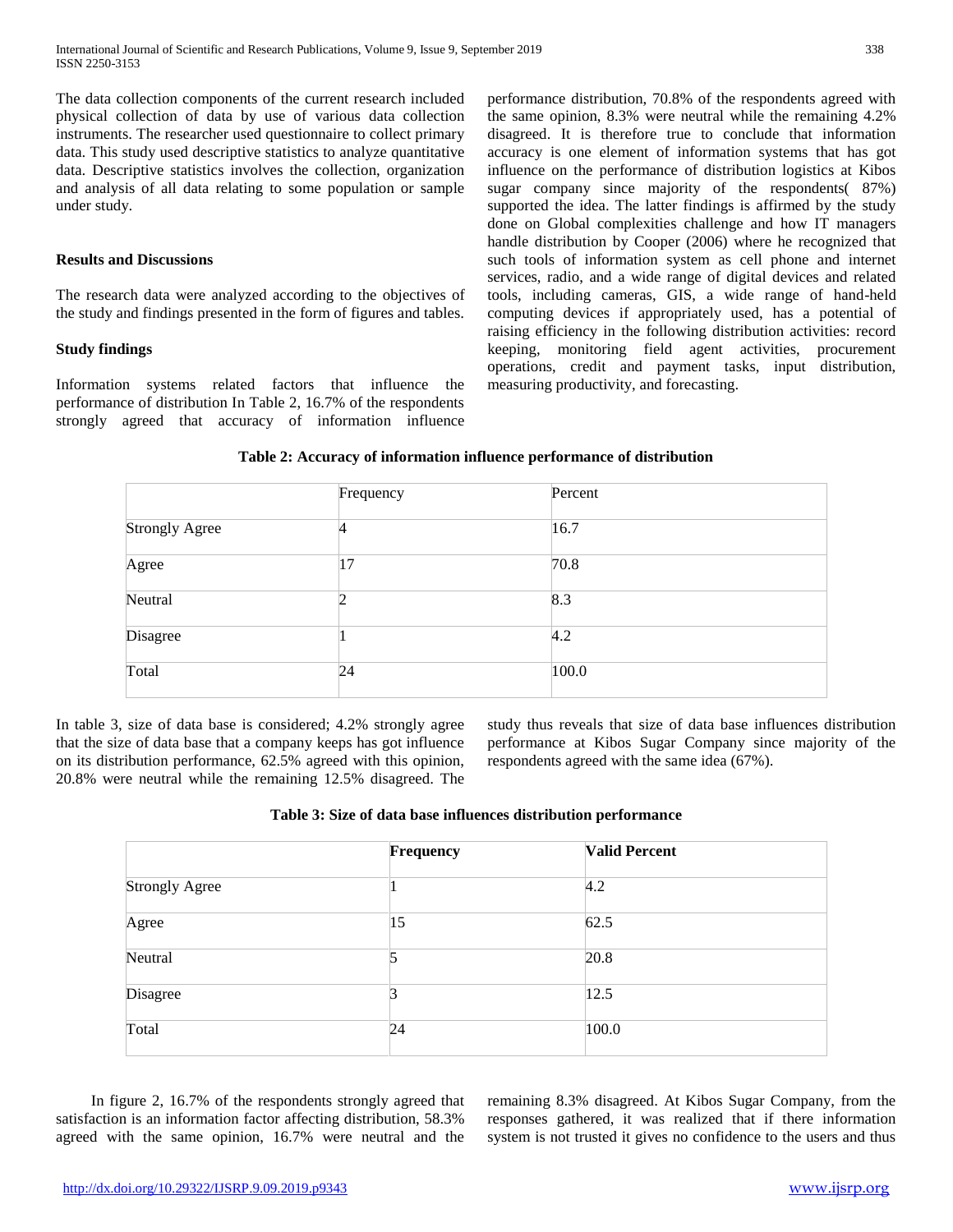no satisfaction which is then detrimental to the distribution performance.



## **Figure 2: Satisfaction is an information element affecting distribution**

 In table 4.6, 8.3% of the respondents indicated that predictability of information influences performance of distribution logistics, 66.7% agreed with the same opinion, 12.5% were neutral while 12.5% disagreed. It is hence true to comment that predictability affects financial information element is an important factor which affect performance distribution. This is in line with the study by Ceva (2010), who noted in their study on Logistics and Competitive Strategy, that Information system to manage distribution increases efficiency, predictability and reduce waste in value chains, which has positive impact on all market players.

# **Table 4: Predictability of information influences distribution performance**

|                       | Frequency | Valid Percent |  |
|-----------------------|-----------|---------------|--|
| <b>Strongly Agree</b> |           | 8.3           |  |
| Agree                 | 16        | 66.7          |  |
| Neutral               |           | 12.5          |  |
| Disagree              |           | 12.5          |  |
| Total                 | 24        | 100.0         |  |

# **Effect of distribution structure on performance of distribution in Kibos Sugar and Allied Industries Limited, Kenya**

 In figure 3, 20.3% strongly agreed that distribution structure used by a manufacturing firms have impact on the ability of its Distribution Logistics performance, 63% agreed with the same opinion, 8.3% were indifferent while the remaining 8.3% disagreed. It therefore clear that distribution structure is a factor which to a greater extent assist or influences distribution performance. This is in line with the findings of Coyle et al (2009) in his study on Management of Business Logistics, a Supply Chain Perspective in South Western, Us, where he noted that distribution structure pertains to how the distribution processes are set up and thus the distribution structure used by a manufacturing firm may also have impact on the ability of its Distribution Logistics to perform.

# Figure 3: **Distribution structure used by a manufacturing firms have impact on the ability of its Distribution Logistics performance**

In figure 4, 10% of the respondents indicated that availability of regional depots affects distribution structure related factors that influence the performance of distribution logistics, 68% of the respondents agreed, 10% were neutral and 12% disagreed. Availability of regional depots therefore enables reach of the products and thus limited stock outs which in the long run translates to positive distribution performance. Coyle et al (2009) in his study on Management of Business Logistics, a Supply Chain Perspective in South Western, Us, affirms the latter finding that various aspects of distribution structure that can positively or negatively impact on the performance of the firm's Distribution Logistics include availability of regional deports, route planning, mode of transport used.

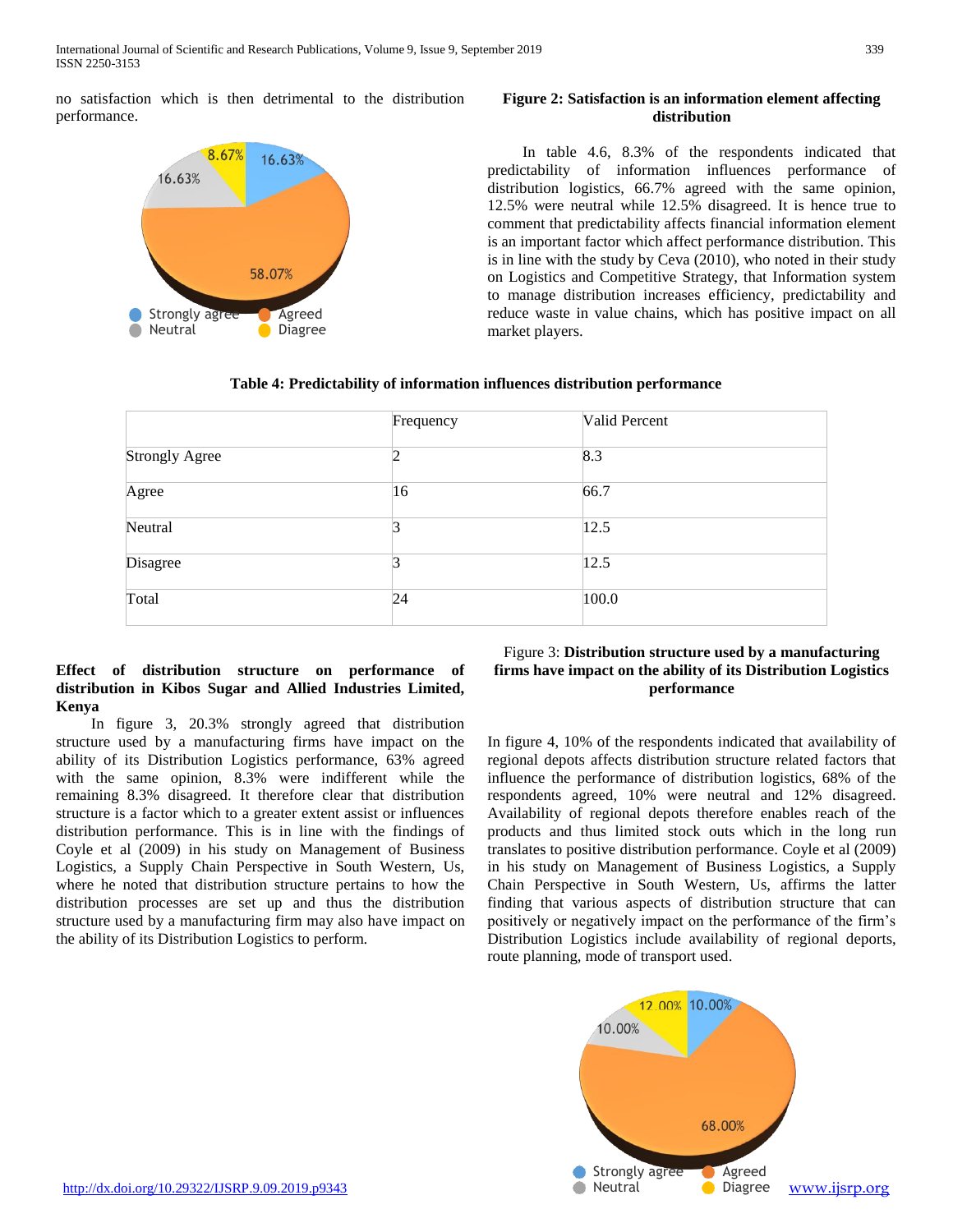

# **Figure 4: Availability of regional depots impacts positively on the ability of its Distribution Logistics performance**

 In table 5, route planning is strongly agreed with to be enabling distribution performance to n extent of 30%, 58% agreed while the remaining 12% were indifferent and disagreed consecutively. Route-planning is therefore a main element of distribution structure that if considered by the management at Kibos sugar company, then this can lead to increased distribution performance. This finding is supported by Kahia (2014) in his study on factors affecting performance of distribution logistics in Bata shoe Company in Kenya, noted that regional depots may allow for proper capacity utilization of transport over long distances as this is not dependent on individual customer orders.

# **Table 5: Route planning influences distribution performance**

|                | Valid Percent |
|----------------|---------------|
| Strongly Agree | 30.0          |
| Agree          | 58.0          |
| Neutral        | 6.0           |
| Disagree       | 6.0           |
| Total          | 100.0         |

 In table 6, mode of transport is considered and 12% of the respondents strongly agrees that the mode of transport is a factor, 48% are supporting the idea, 20% are neutral while the remaining 20% are disagreeing. It is true therefore that the mode

of transport like using a trailer instead of a ten-wheeler is recommended as it encourages performance distribution

## **Table 6: Mode of transport influences distribution performance**

|                | Valid Percent |
|----------------|---------------|
| Strongly Agree | 12.0          |
| Agree          | 48.0          |
| Neutral        | 20.0          |
| Disagree       | 6.0           |
| Total          | 100.0         |

affecting distribution logistics is availability of depot which brings products closer to the customers.

 In figure 5, it is clearly evidenced that availability of regional depots allows proper capacity utilization supported by 22% of the respondents, brings products closer to the customer (34%), enable deliveries within short notice (24%) and reduces the lead time (20%). It is true then that the most significant factor

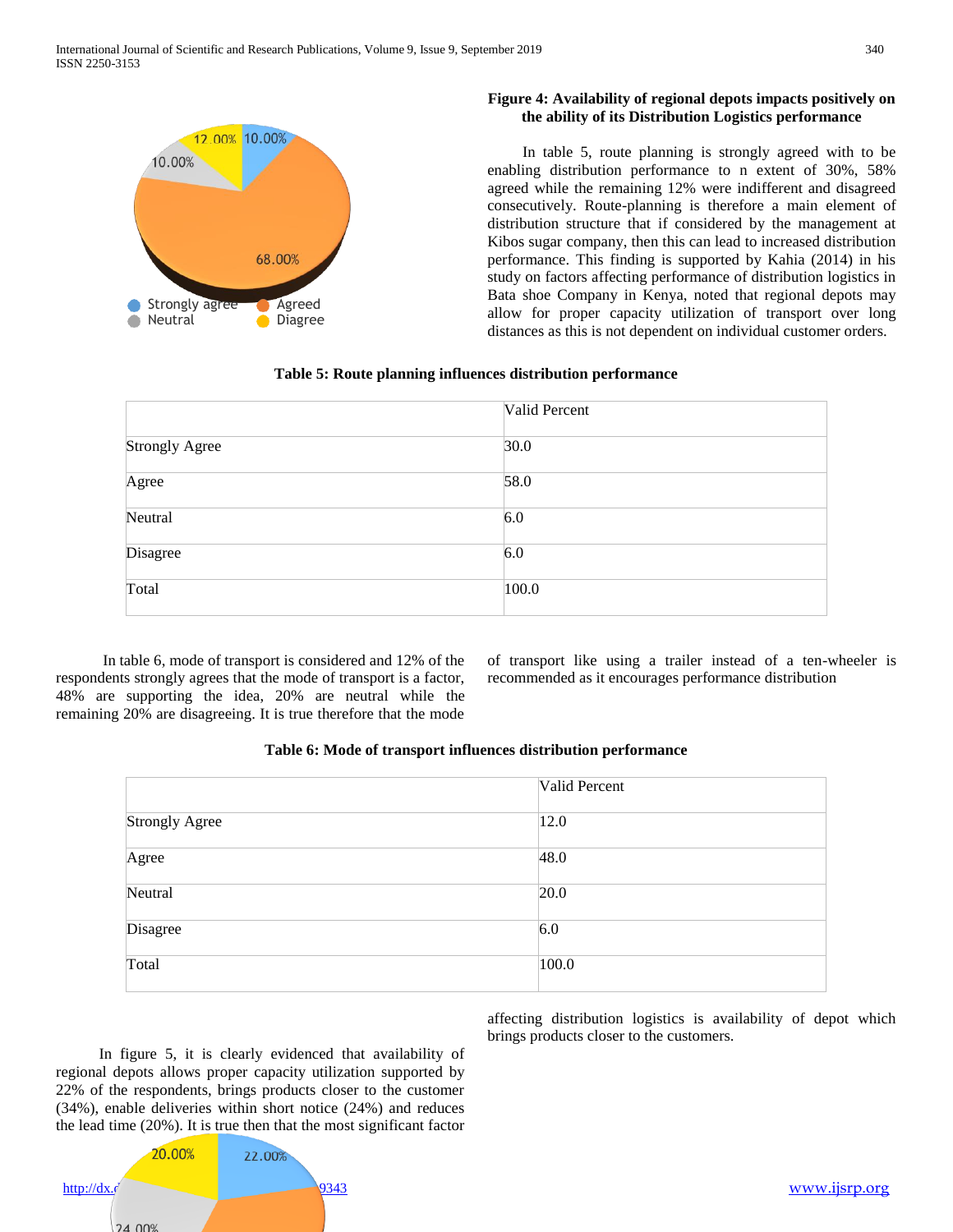## **Figure 5: Merits of regional depots**

 In table 7, majority of the respondents 78% indicated that one of the importance of route planning is that it enables timely deliveries of products, and that it enables cost reduction as the customer is already predetermined therefore no more trials to consume cost in regard to time, fuel and vehicle maintenance costs.

# **Table 7: Merits of route planning**

|                   | <b>Valid Percent</b> |
|-------------------|----------------------|
| Timely deliveries | 78.0                 |
| Cost reduction    | 22.0                 |
| Total             | 100.0                |

 Figure 6 clarifies the importance of adopting a given mode of transport where by 52% of the respondents support that transportation means determines flexibility and that 0.15

transportation means also enables door to door deliveries thus enabling distribution performance in the long run.



**Figure 6: Importance of adopting a particular mode of transport Conclusions**

 The findings of this study fills the gap left out in previous theoretical and qualitative studies on distribution and logistics performance. From the findings the study found that the main sub variables of distribution affects the distribution performance. On the effects of information systems on performance of distribution logistics, the study realized that accuracy of information/data collected, size of data base and ability of management information system to predict future decisions are significant elements of information systems that has got vast influence on the performance of distribution logistics. *This fills the gap in the study by Stank and Keller (2001), they did not find any relationship between information systems and distribution performance while the present study finds that indeed there exist a relationship between information systems and logistics performance at Kibos sugar Company and Allied Industries*. The study therefore concludes that management information system

coupled with various information technology are key in managing every distribution aspect for sure performance.

 From the findings on effects of distribution structure on performance of distribution, the study realized that distribution structure is a factor which influences distribution performance through availability of regional depots which enables customers to easily reach the products limiting stock outs which in the long run translates to positive distribution performance. Besides, route-planning which is still part of the distribution structure if considered enables timely deliveries of products, cost reduction as the customer is already predetermined therefore no more trials/voluntary selling, reduces cost in regard to time, fuel and vehicle maintenance costs. *The present study hence fills the gap in the study by Knemeyer and Murphy, (2004) and in the study by Parthanadee and Logendran (2006) in USA, where he noticed that in logistics system, distribution cost is typically the highest*